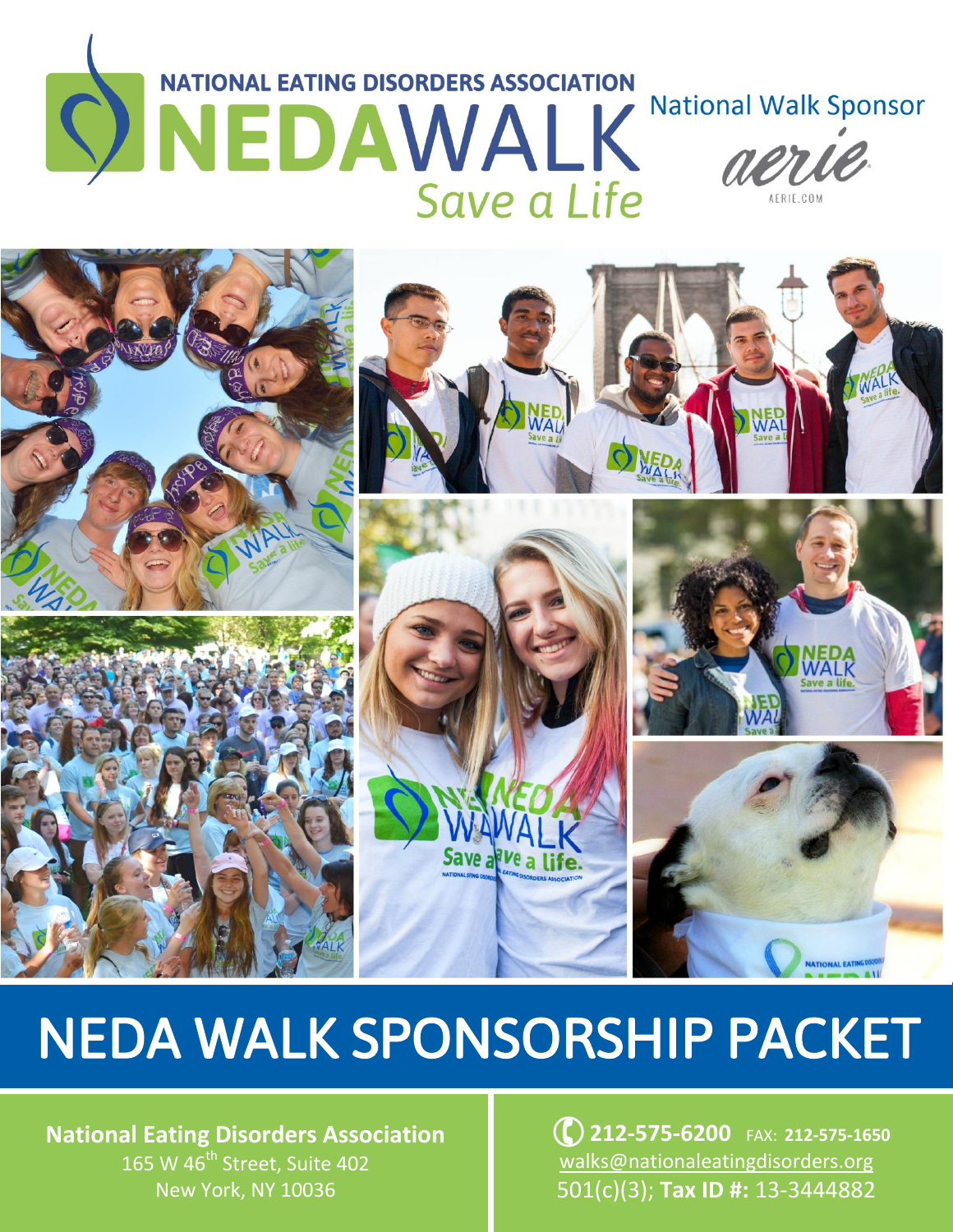# Dear Friend,

Since 2009, NEDA Walks have raised over \$3 million for eating disorder awareness programs, educational outreach and the support of individuals and families. These events are about inspirational community building, activism, awareness and, in fact, have attracted over 10,000 people across the country to participate. Nothing beats a live event!

NEDA Walks are held in over 65 locations nationwide. NEDA's goal is to provide our sponsors with maximum exposure while strengthening their brand among our passionate supporters. Depending on the level chosen, sponsors are featured on our NEDA Walk website, have their own exhibitor space at the Walk, get their logo on participant t-shirts and more! NEDA's noteworthy corporate sponsors have included: aerie/American Eagle, American Express, Disney, Home Depot, IBM, JPMorgan Chase, Macy's, Verizon and Walmart, among many others.

NEDA Walks serve our mission and also diversity. People of all ages and backgrounds come together each year to share hope, build community and inspire others. Building brand loyalty among our walk demographic will reach youths and young adults from our website and Proud2Bme.org. NEDA Walks will align our goals with your sponsorship efforts. Best of all, NEDA is a 501(c)3 non-profit and the proceeds support our programs and services.

The following materials outline our available sponsorship levels. Please contact me at (212) 575-6200 with any questions you may have. Thank you in advance for your consideration in becoming a part of the effort in the fight against eating disorders, step-by-step!

Kind regards,

Julie Steinberg

Julie Steinberg National Walk Manager National Eating Disorders Association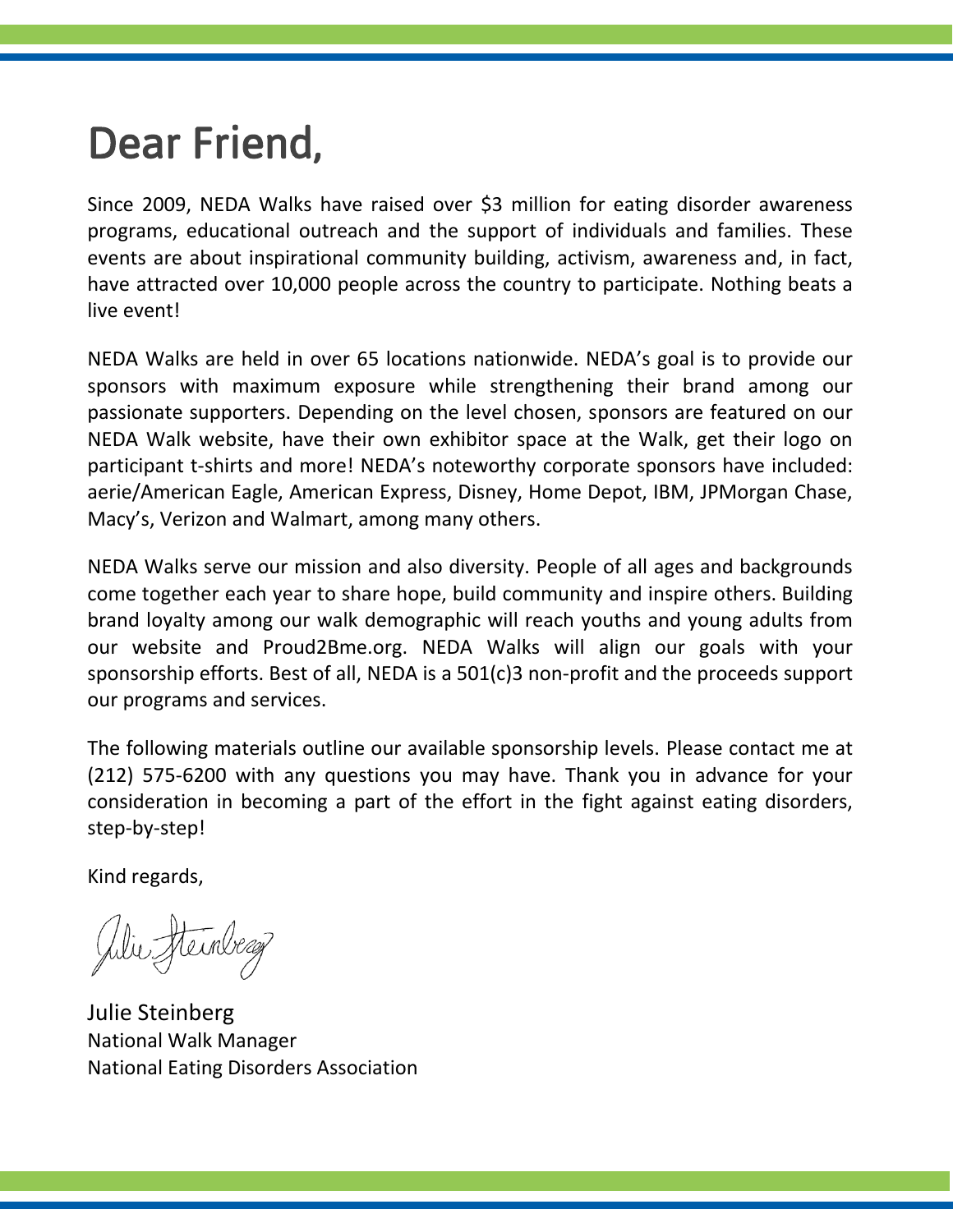## OUR MISSION

NEDA supports individuals and families affected by eating disorders, and serves as a catalyst for prevention, cures and access to quality care.

#### OUTREACH PROGRAMS

#### National Helpline

Responding to thousands of calls per year and Click to Chat allows individuals to speak with a live, trained Helpline volunteer in a convenient and anonymous way

#### Proud2Bme

A unique online community for teens promoting positive body image

#### Proud2Bme On Campus

Bringing eating disorder awareness and resources to colleges and universities across the country

#### The Online Eating Disorder Screening tool

In partnership with Screening for Mental Health, Inc. (SMH), provides people with the option to take a free, anonymous self-assessment to gauge their risk of an eating disorder

#### NEDAwareness Week

Engaging volunteers across the nation to organize events and distribute awareness literature

#### NEDA Solutions through Advocacy & Reform (STAR) Program

Providing legislative advocacy for improved access to care and resources for those affected

#### NEDA Navigator Program

Offering personal support and information from trained volunteers

#### Annual NEDA Conference

Bringing together families and individuals for the latest in research

#### Feeding Hope Fund

Raising restricted funds and awarding grants to qualified clinical researchers and experts

#### Parent, Family & Friends Network

Providing community support, education and volunteer opportunities

#### Toolkits for Parents, Educators and Coaches

Free educational resource tailored to each audience

20 MILLION WOMEN & J **MILLION MEN SUFFER FROM A** CLINICALLY SIGNIFICANT EATING DISORDER AT SOME TIME IN THEIR LIFE





DEVELOPING EATING DISORDERS

EATING DISORDERS DON'T DISCRIMINATE. THEY AFFECT ALL ETHNIC, SOCIAL & ECONOMIC GROUPS AT SIMILAR RATES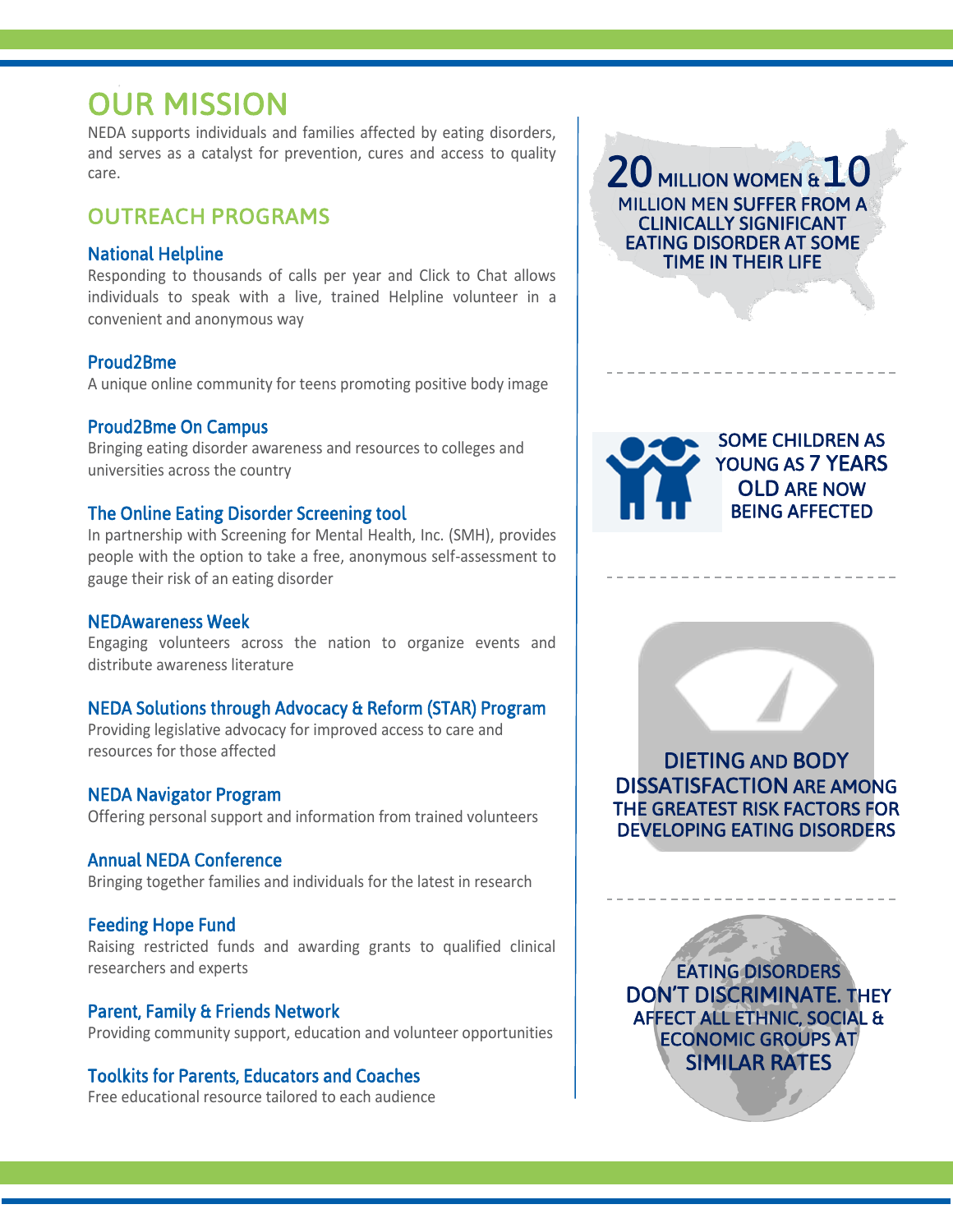# Sponsorship Levels & Benefits

| <b>LEVELS</b>                                                                                       | <b>ADVOCATE</b><br>\$5,000 | <b>PACER</b><br>\$2,500 | <b>ALLY</b><br>\$1,000 | <b>FRIEND</b><br>\$500 | <b>BOOSTER</b><br>\$250 |
|-----------------------------------------------------------------------------------------------------|----------------------------|-------------------------|------------------------|------------------------|-------------------------|
| Recognition onstage during Walk program                                                             |                            |                         |                        |                        |                         |
| Name promoted in all forms of media and<br>social media as presenting sponsor                       |                            |                         |                        |                        |                         |
| Maximum visibility and exposure on all walk<br>promotional materials, press releases and<br>signage |                            |                         |                        |                        |                         |
| Company Logo on all email communications<br>about the walk                                          |                            |                         |                        |                        |                         |
| Company Logo on T-Shirts                                                                            |                            |                         |                        |                        |                         |
| <b>Company Logo on Promotional Poster</b>                                                           |                            |                         |                        |                        |                         |
| Company logo on walk website                                                                        |                            |                         |                        |                        |                         |
| An Exhibitor table                                                                                  |                            |                         |                        |                        |                         |

COMMITMENT DEADLINES:

 **1 Week Before the Walk for an Exhibitor table and logo on our website 4 weeks Before a Walk: Logo on t-shirts 4 Months before a Walk: Printed Promotional materials**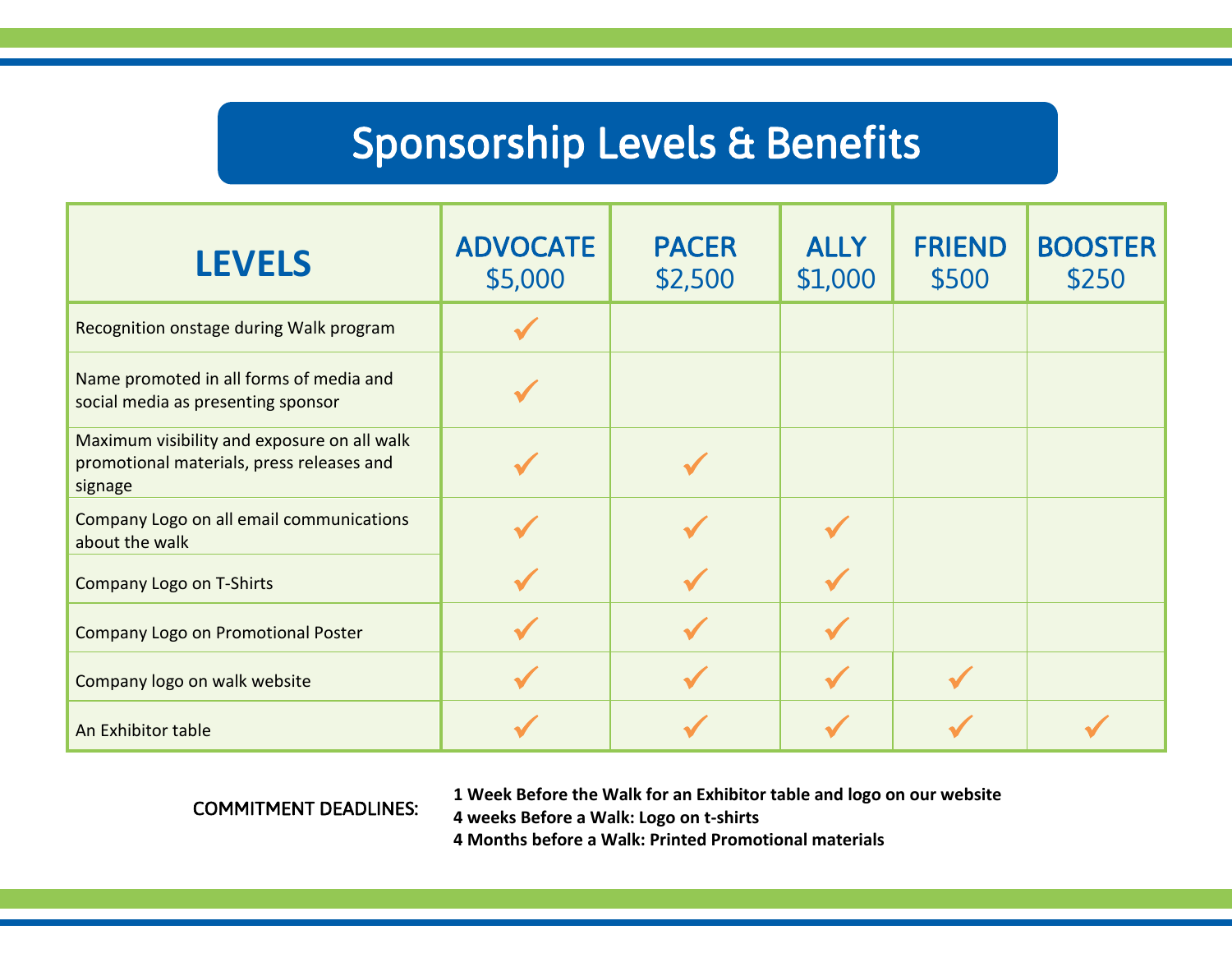

#### I NEDA Walk Sponsorship Form

| <b>Walk Location:</b>                                                                                                    |                                             |                                              |                                  |                                        |      |              |
|--------------------------------------------------------------------------------------------------------------------------|---------------------------------------------|----------------------------------------------|----------------------------------|----------------------------------------|------|--------------|
|                                                                                                                          |                                             |                                              | (City, State NEDA Walk)          |                                        |      |              |
| Sponsor Levels: □ \$5,000 Advocate                                                                                       |                                             |                                              | $\Box$ \$500 Friend              |                                        |      |              |
|                                                                                                                          | $\Box$ \$2,500 Pacer<br>$\Box$ \$1,000 Ally | $\Box$ \$250 Booster                         |                                  |                                        |      |              |
| <b>Sponsor Information</b>                                                                                               |                                             |                                              |                                  |                                        |      |              |
| Company Contact:                                                                                                         |                                             |                                              | Title:                           |                                        |      |              |
| Company/Organization:                                                                                                    |                                             |                                              |                                  |                                        |      |              |
| <b>Street Address:</b>                                                                                                   |                                             |                                              |                                  |                                        |      |              |
| City:                                                                                                                    |                                             |                                              | State:                           |                                        | Zip: |              |
| Phone:                                                                                                                   |                                             |                                              | Email:                           |                                        |      |              |
| Web Address:                                                                                                             |                                             |                                              | Other:                           |                                        |      |              |
| <b>Payment Method</b><br>Check (Made Payable to NEDA)<br>o.<br>Card No.:                                                 |                                             | $\Box$ American Express                      |                                  | $\Box$ Visa<br><b>Expiration Date:</b> |      | □ MasterCard |
| Name on card (Please Print):                                                                                             |                                             |                                              | Credit Card Security Code (CVV): |                                        |      |              |
| Signature:                                                                                                               |                                             |                                              |                                  |                                        |      |              |
| Billing Address (If Different From Above):                                                                               |                                             |                                              |                                  |                                        |      |              |
| Please make checks payable to "NEDA" or "National Eating Disorders Association."<br>Mail this form and your donation to: |                                             | <b>National Eating Disorders Association</b> |                                  |                                        |      |              |